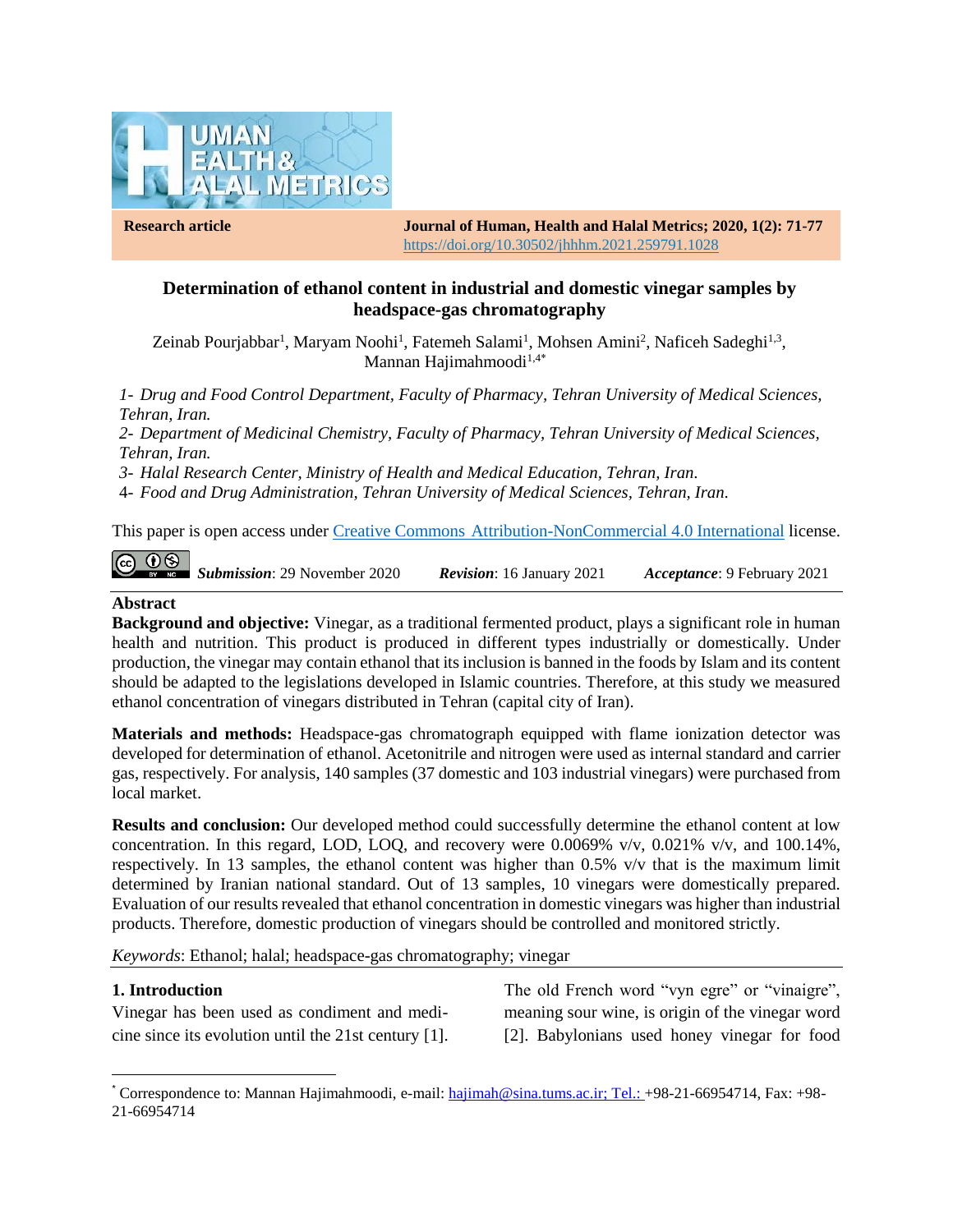preservation for the first time. Health promotion properties of antimicrobial, antioxidant, antihypertension, anti-tumor, and anti-diabetic activities were attributed to the vinegar [3]. These functional properties are related to the polyphenolic components such as catechin and epicatechin, and organic acids [4]. Vinegar is a rich source of amino acids, sodium, potassium, vitamin C, and B-group vitamins [5].

In view of side effects, hydroxymethylfurfural (HMF) and furan in vinegar can cause undesirable impact on human health [6]. Osteoporosis, hypokalemia, and hyporeninemia are of the other unfavorable effects of vinegar, which may be observed after high amount ingestion of the product [7]. When using in-home remediation, it may cause burning and gastroparesis [8]. Vinegar, a product of two-step fermentation, is a dilute aqueous solution of acetic acid made by acetic acid bacteria after oxidation of ethanol [9]. Ethanol and  $CO<sub>2</sub>$  are also produced from fermentation of the carbohydrates in fruits, grains, honey, and the other carbohydrate-rich substrates. These processes are accomplished by enzymatic activities of the yeasts particularly *Saccharomyces cerevisiae* [10]. Solid-state fermentation (SSF) and liquid-state fermentation or submerged method fermentation (SMF) are two common processes for vinegar production at industrial scale [11].

Ethanol is the product of first-step fermentation and can induce severe damage in human body if swallowed at high concentration. Ethanol is a prohibited (Haram) product in Islam even at small quantities [12]. Side effects of short-term ethanol intake include euphoria, talkativeness, flush reaction, increased pain tolerance, disinhibition, and extraversion (at doses below 100 mg/dl), ataxia, analgesia, spins, mood swings, anger or sadness, nausea, vomiting (at a dose of 100-300 mg/dl), central nervous system depression, pulmonary aspiration, stupor, and coma (at doses of 300-500 mg/dl). Moreover, there is a serious risk of death at doses above 500 mg/dl.

Long-term exposure to ethanol leads to the phenomenon of alcoholism, which causes symptoms of hepatitis, pancreatitis, cardiovascular and brain disorders, and a variety of cancers. Due to these problems, several countries have enacted some restrictions with regard to the presence ethanol in foods. According to the Iranian national regulation, the maximum permitted level of ethanol in vinegar is 0.5% v/v [13-17].

To measure and control the concentration of ethanol in vinegar, some analytical and experimental methods have been developed. The oldest method is semi-quantitative ebullioscopic approach based on boiling point of the liquid. Other methods include titration, distillation, high performance liquid chromatography (HPLC), gas chromatography, dichromate oxidation spectrophotometry, near-infrared spectroscopy, nuclear magnetic resonance spectroscopy, enzymatic approaches, and pycnometric density method [18-20]. Some of the mentioned methods have limitations that make them inappropriate for monitoring purposes. For example, distillation and dichromate oxidation spectrophotometry can not determine the ethanol content at low quantities or distillation needs the sample's preparation and pretreatment. Furthermore, low accuracy/reproducibility and low sensitivity is reported for enzyme-based methods and HPLC, respectively [20].

In the current study, we used head space-gas chromatography-flame ionization detector (HS-GC-FID), which is one of the most common methods for analysis of volatile compounds. High speed in analysis, high sensitivity, simplicity, reproducibility, no need for sample preparation, high efficiency, and suitability for measuring the small amount of samples are advantages of this method [21,22]. Compared to the similar studies performed previously, we analyzed more samples in the current work. Through which, we determined the ethanol content within industrial and domestic vinegar samples by using headspace-gas chromatograph.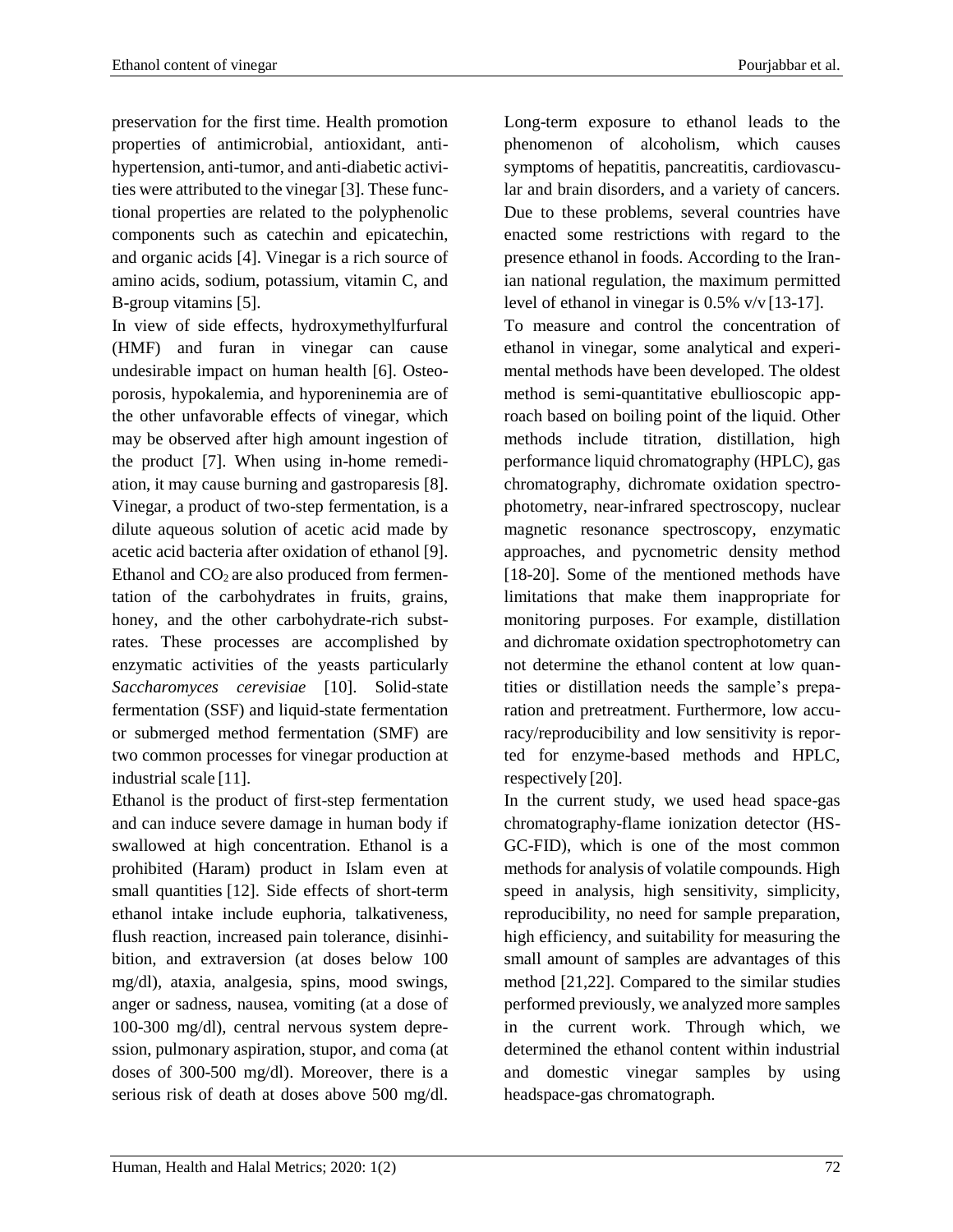# **2. Materials and methods**

### **2.1. Sampling and chemicals**

In total, 140 samples of vinegar including 103 industrial vinegars (of 70 brands) and 37 domestic vinegars were collected from supermarkets in Tehran. Pure ethanol and acetonitrile (HPLC grade) were purchased from Merck (USA) and DUKSAN (South Korea), respectively.

# **2.2. Gas chromatography**

Gas chromatograph-flame ionization detector (GC-FID, 7890A, Agilent, USA), equipped with headspace detection facilities (7697A Agilent, USA) and Varian CP-Wax 52 CB column (30 m  $\times$  0.53 mm  $\times$  0.70 mm) was used for analysis. Flow rate of the carrier gas (nitrogen) was set on 10 ml/min. Temperature of oven, injector, detector, and sample loop were 90, 225, 250, and 100 °C, respectively. After 2 min, initial temperature of oven (60  $^{\circ}$ C) raised to 100  $^{\circ}$ C by flow rate of 5 °C/min, and then reached final temperature of 210 °C with rate of 20 °C/min. Hydrogen flow rate in gas detector was 30 ml/min and the airflow set on 300 ml/min.

# **2.3. Sample preparation**

One ml of each sample was poured into 10-ml volumetric flask. Then, 50 μl of acetonitrile was added to it as internal standard. The mixture was made up to 10 ml by double distilled water. At the end, 5 ml of each sample was transferred to a headspace vial for analysis.

# **2.4. Standard preparation**

For preparation of stock solution, 10 ml of ethanol was transferred to 100-ml volumetric flask and was further diluted by double distilled water up to 100 ml. Working standard solutions at concentration of 0.05, 0.1, 0.3, 0.5, 0.7, and 1% v/v were prepared from the stock solution.

### **2.5. Method validation**

Validation of this analytical method was done according to the guideline proposed by ICH [23]. Calibration curve was plotted by injection of the standard solutions at six concentrations in triplicate during three consecutive days. Linear range, regression equation, correlation coefficient, limit of detection (LOD), and limit of quantification (LOQ) were calculated after plotting the calibration curve. LOD and LOQ were calculated according to the equations:

LOD= $3.3 S_v/S$ 

LOQ= $10 S_y/S$ 

 $(S_y =$  standard deviation of the intercept in the calibration curve,  $S = slope of the calibration$ curve).

For determination of recovery (described as accuracy), the samples were spiked by ethanol up to 0.5% v/v. For relative standard deviation (RSD%), the intra- and inter-day precision were calculated by analysis of a sample three times a day (repeatability) and on three consecutive days (reproducibility), respectively.

# **2.6. Statistical analysis**

Our data were analyzed by SPSS software (version 16). Analysis was done by one-way analysis of variance (ANOVA) for comparison of the means followed by Tukey test. Differences were significant at  $p \le 0.05$ .

# **3. Results and discussion**

In the current study, ethanol concentrations of 140 vinegars (103 industrial versus 37 domestic samples) were determined using GC-FID coupled with headspace sampler. Before analysis of the marketed vinegar samples, the system was validated and acceptable results were observed. Figures of merit are demonstrated in Table 1.

Table 1- Figures of merit for analysis of ethanol in vinegars by HS-GC-FID

| <b>Regression equation</b> | Linear range                | <b>RSD</b>    | Recovery      | <b>LOO</b>                  | LOD        |
|----------------------------|-----------------------------|---------------|---------------|-----------------------------|------------|
|                            | $(\frac{6}{9} \text{ V/v})$ | $\frac{1}{2}$ | $\frac{1}{2}$ | $(\frac{6}{9} \text{ V/v})$ | $($ % v/v) |
| $Y = 1.2085 X + 0.067$     | $()$ 5-1                    | 3.75          | 100.14        | 0.021064                    | 0.006951   |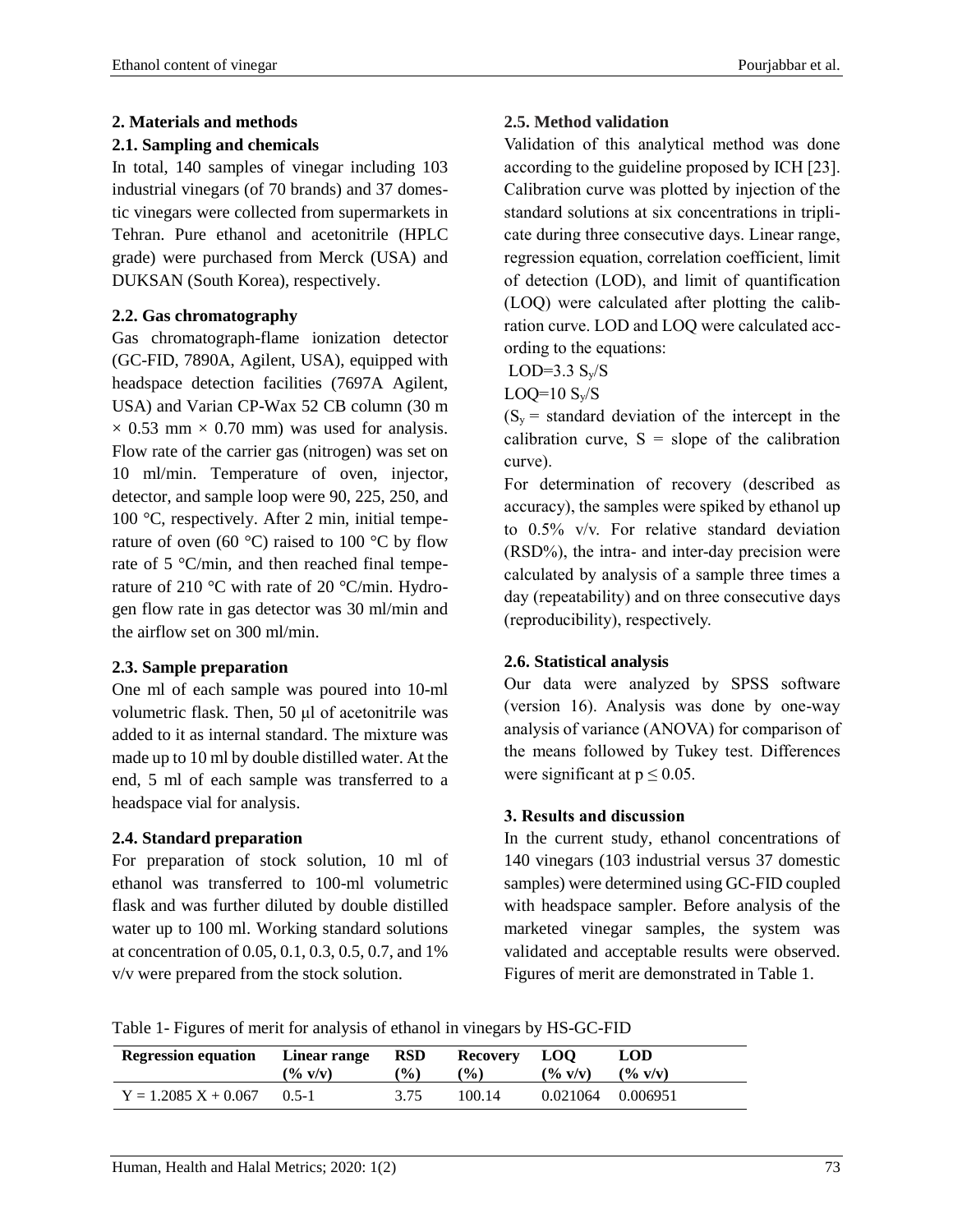The accurate linearity was achieved in range of 0.05-1% v/v that covers the maximum permitted level of ethanol in vinegar determined by Iranian national regulation. Standard chromatogram of ethanol and acetonitrile as internal standard is presented in Figure 1.



Our validated method could successfully determine 13 products violated the national permitted level (ethanol concentration higher than 0.5%

v/v), of which 10 vinegars were domestically prepared (Table 2).

Table 2- Concentration of ethanol in industrial and domestic vinegars purchased from local market;  $n = 140$ (37 domestic versus 103 industrial samples of 29 commercial brands in total)

|                                   | Ethanol concentration (mean $\pm SD$ )                                                           |
|-----------------------------------|--------------------------------------------------------------------------------------------------|
| Industrial vinegars (103 samples) | $0.209 \pm 0.106$ ; $0.006 \pm 0$ ; $0.144 \pm 0.021$ ; $0.263 \pm 0.244$ ; $0.16 \pm 0.033$ ;   |
| from 29 commercial brands)        | $0.035 \pm 0.061$ ; $0.16 \pm 0.133$ ; $0$ ; $0.021 \pm 0.02$ ; $0$ ; $0.09 \pm 0.097$ ; $0.053$ |
|                                   | $\pm 0.055$ ; 0.317 $\pm 0.119$ ; 0.294 $\pm 0.251$ ; 0.07 $\pm 0.061$ ; 0.095 $\pm 0.021$ ;     |
|                                   | $0.074 \pm 0.071$ ; $0.108 \pm 0.102$ ; $0.013 \pm 0.029$ ; $0.126 \pm 0.018$ ; $0.184$          |
|                                   | $\pm 0.021$ ; 0.366 $\pm 0.074$ ; 0.055 $\pm 0.054$ ; 0.134 $\pm 0.163$ ; 0.029 $\pm 0.008$ ;    |
|                                   | $0.37 \pm 0.089$ ; $0.092 \pm 0.005$ ; $0.314 \pm 0.018$ ; $0.03 \pm 0.032$                      |
| Domestic vinegars (37 samples)    | $0.336 \pm 0.369$                                                                                |

The maximum concentration of ethanol in domestic vinegars was 4.34% v/v. It reveals that the homemade vinegars are produced under uncontrolled condition and their production should be restricted or strictly controlled by the responsible authorities. In comparison, amount of ethanol in the three inconsistent industrial samples was slightly higher than the permitted level. The average content of ethanol in 37 domestic and 103 industrial vinegars was 1.01% and 0.176% v/v, respectively. According to our results, there was significant difference between industrial and domestic vinegars ( $p < 0.05$ ). In addition, no significant difference was observed among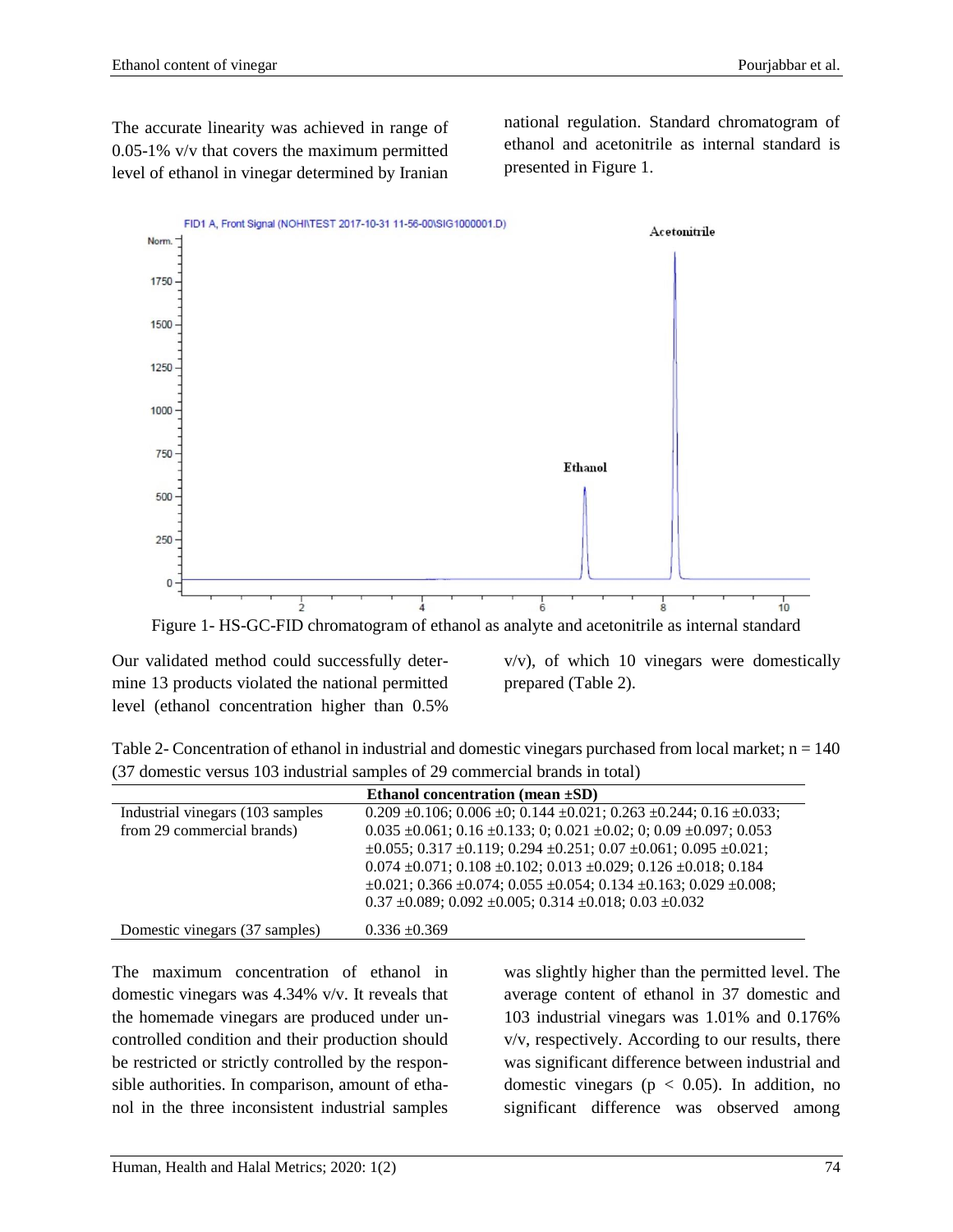to some extent.

different brands of the industrial vinegars. Importantly, among different types of the vinegars (grape, red, and white), grape vinegar had the highest concentration of ethanol. Other researchers have done similar studies in this regard. Pulungan et al. (2018) determined ethanol content in two types of vinegar In Indonesia (Arabic vinegar and vinegar x purchased from local market). The average concentration of ethanol was 0.0228% v/v in Arabic vinegar and 0.0117% v/v in vinegar x [22]. Their results were similar to our observations for industrial vinegars

Ethanol concentration was determined in some Halal products marketed in Malaysia (including fermented beverages, carbonated drinks, juice, tea, coffee, energy drinks, and vinegars) using gas chromatography-mass spectroscopy, through which ethanol was detected in 58 out of 95 samples. Compared to their study, we used GC-FID for ethanol detection. Applying the flame ionization detector, which successfully determined low concentration of ethanol in the matrix, is more convenient compared to mass spectroscopy for quantitative analysis [24, 25].

Turkucar et al. conducted one study on ethanol concentration of some non-alcoholic beverages (including cola, orange soda, fruit juice, fruit nectar, energy drinks, ayran, and kefir) by titrimetric method in Turkey. This method is time-consuming and non-selective for ethanol, and also requires high quantity of sample. Therefore, it is not comparable to GC for ethanol determination as a high sensitive approach. However, the highest ethanol content was 1.46 mg/l  $(0.000146\% \text{ v/v})$  in fruit juices and the least concentration was determined in cola (0.14 mg/l equals 0.000014% v/v). Ethanol concentration of the samples was as low as expected and did not exceed the Turkish standard (0.3 g/l equals 0.03% v/v) [26].

In a similar study conducted in Iran (2017), ethanol and methanol concentration were determined in 50 samples (of five brands) of non-

alcoholic beverages and herbal distillates by HS-GC-FID, and acetonitrile was also used as internal standard. In most of the samples, ethanol concentration was lower than the maximum permitted level. Range of ethanol concentration in non-alcoholic beverages and herbal distillates was 0-2.2% v/v and 0-0.09% v/v, respectively [27]. We quantified ethanol in the range of 0- 0.59% v/v and 0-4.34% v/v within industrial and domestic vinegars, respectively. Another study in Turkey (2013) analyzed ethyl alcohol level of vinegars by HS-GC-FID. The concentrations were 0.0038% v/v in grape vinegar, 0.44% v/v in industrial apple vinegar, and 0.0145% v/v in homemade apple vinegar that is in contrast to our results of the highest ethanol in domestic grape vinegars  $(4.34\% \text{ v/v})$  [28]. What is important is that the most validated and common analytical method for quantification of ethanol in food products is HS-GC-FID method that was followed in the current work and acceptable validity criteria were observed in our laboratory.

# **4. Conclusion**

We studied both domestic and industrial vinegars by HS-GC-FID that could accurately determine the least ethanol level in the products. Ethanol content in 10 domestic vinegars exceeded the permitted level determined by Iranian national standard. This observation was due to insufficient control of the homemade vinegars distributed in the local market.

### **5. Acknowledgement**

This work was a student thesis, which was financially supported by Halal Research Center of Islamic Republic of Iran by grant number 604/99/mth.

### **6. Conflict of interest**

Authors declare that there is no conflict of interest.

### **References**

1. Solieri L, Giudici P. Vinegars of the World. Springer. 2009: 1-16.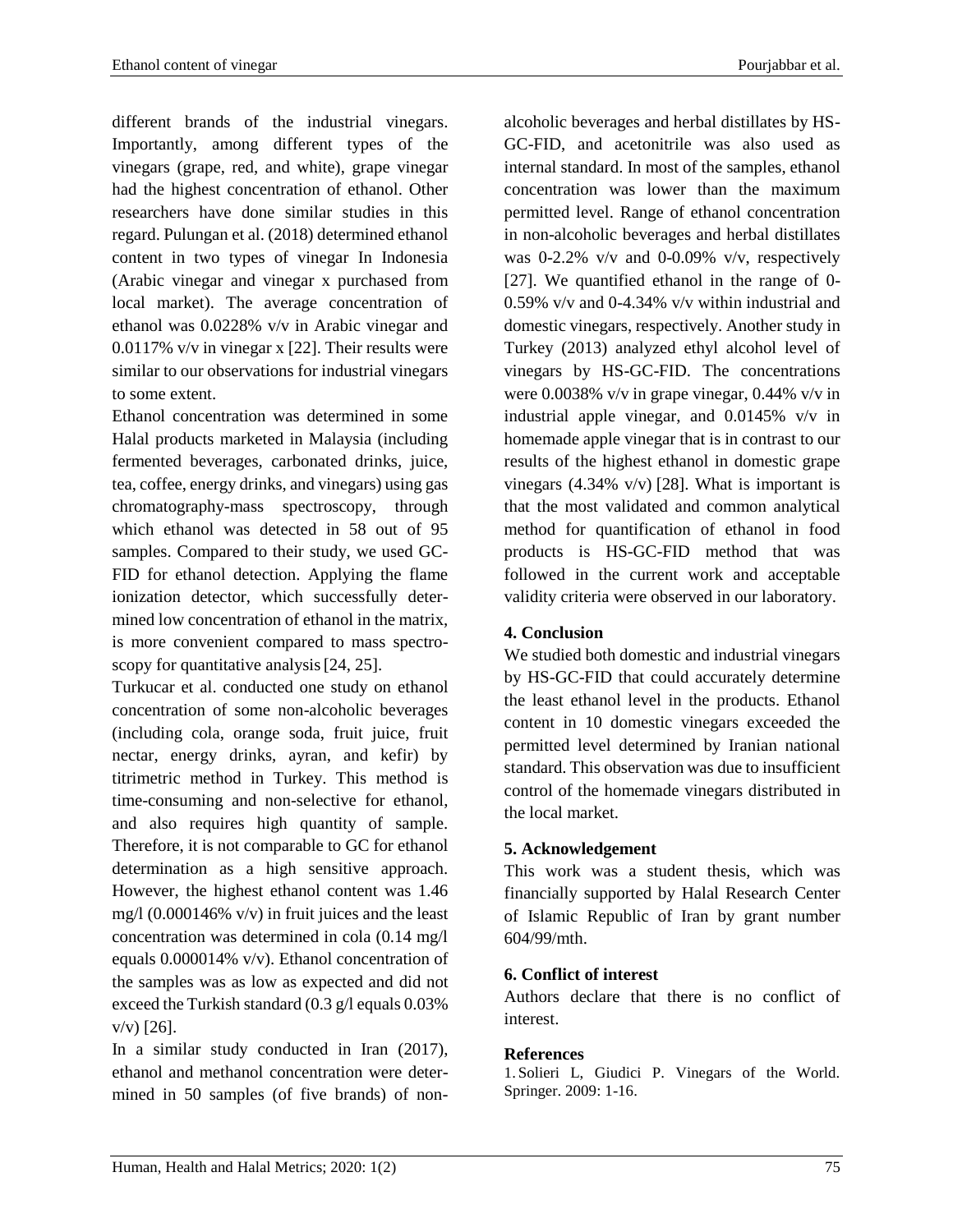2.Robinson RA. Alcohols. In: Crop histories. Sharebooks publishing. 2013: 265-280.

3.Budak NH, Aykin E, Seydim AC, Greene AK, Guzel-Seydim ZB. Functional properties of vinegar. Journal of Food Science. 2014; 79(5): 757-764. https://doi.org[/10.1111/1750-3841.12434](https://doi.org/10.1111/1750-3841.12434)

4.Chen HY, Chen T, Giudici P, Chen FS. Vinegar functions on health: constituents, sources, and formation mechanisms. Comprehensive Reviews in Food Science and Food Safety*.* 2016; 15: 1124-1138. <https://doi.org/10.1111/1541-4337.12228>

5. Heldman DR, Wheeler MB, Hoover DG. Encyclopedia of biotechnology in agriculture and food. CRC press. 2011.

6.Zhang LL, Sun Y, Zhang YY, Sun BG, Chen HT. Determination and quantification of 5-hydroxymethylfurfural in vinegars and soy sauces. Journal of Food Quality. 2017: 1–8. <https://doi.org/10.1155/2017/8314354>

7.Lhotta K, Hofle G, Gasser R, Finkenstedt G. Hypokalemia, hyperreninemia and osteoporosis in a patient ingesting large amounts of cider vinegar. Nephron. 1998; 80: 242-243. <https://doi.org/10.1159/000045180>

8. Feldstein S, Afshar M, Krakowski AC. Chemical burn from vinegar following an internet-based protocol for self-removal of nevi. Journal of Clinical & Aesthetic Dermatology. 2015; 8(6): 50.

9. Gomes RJ, Borges MdF, Rosa MdF, Castro-Gomez RJH, Spinosa WA. Acetic acid bacteria in the food industry: systematics, characteristics and applications. Food Technology and Biotechnology. 2018; 56(2): 139-151.

https://doi.org[/10.17113/ftb.56.02.18.5593](https://doi.org/10.17113/ftb.56.02.18.5593)

10.Chen F, Li L, Qu J, Chen C. Cereal vinegars made by solid‐state fermentation in China. In: Solieri L, Giudici P (eds.). Vinegars of the world. Springer. 2009: 243-259.

11.Bertelli D, Maietti A, Papotti G, Tedeschi P, Bonetti G, Graziosi R, et al. Antioxidant activity, phenolic compounds, and NMR characterization of balsamic and traditional balsamic vinegar of modena. Food Analytical Methods*.* 2015; 8: 371-379.

12.Kramer A, Below H, Bieber N, Kampf G, Toma CD, Huebner NO, et al. Quantity of ethanol absorption after excessive hand disinfection using three commercially available hand rubs is minimal and below toxic levels for humans. BMC Infectious Diseases. 2007; 7: 117. https://doi.org/10.1186/1471-2334-7-117

13[.Iranpour](https://www.ncbi.nlm.nih.gov/pubmed/?term=Iranpour%20A%5BAuthor%5D&cauthor=true&cauthor_uid=31321010) A, [Nakhaee](https://www.ncbi.nlm.nih.gov/pubmed/?term=Nakhaee%20N%5BAuthor%5D&cauthor=true&cauthor_uid=31321010) N. A Review of alcoholrelated harms: a recent update. [Addiction and](https://www.ncbi.nlm.nih.gov/pmc/articles/PMC6633071/) Health. 2019; 11(2): 129-137. https://doi.org[/10.22122/ahj.v11i2.225](https://dx.doi.org/10.22122%2Fahj.v11i2.225)

14.de Argollo Haber RS, Hansen LJ, Guiguer EL, Barbalho SM. Effects of the alcohol: a review. International Journal of Advanced Engineering Research and Science. 2019; 6(6): 225-231. https://doi.org[/10.22161/ijaers.6.6.24](https://dx.doi.org/10.22161/ijaers.6.6.24)

15.Balali-Mood M. Alcoholism-the worst Addiction. Asia Pacific Journal of Medical Toxicology. 2014; 3: 3. https://doi.org[/10.22038/APJMT.2014.2809](https://dx.doi.org/10.22038/apjmt.2014.2809)

16.Hurley LL, Taylor RE, Tizabi Y. Positive and negative effects of alcohol and nicotine and their interactions: a mechanistic review. Neurotoxic Research. 2012; 21: 57-69.

https://doi.org/10.1007/s12640-011-9275-6

17.Iranian National Standards Organization. Vinegar. Specifications. 6<sup>th</sup> revision. ISIRI no. 355. 2012.

18.Sirhan AY, Wong RCS, Abdulra'uf LB, Aljabar JA, Mostafa A, Talhouni A. Simultaneous determination of ethanol and methanol in alcohol free malt beverages, energy drinks and fruit juices by gas chromatography. Asian Journal of Agriculture and Biology. 2019; 7(2): 183-189.

19.Walters DB, Chawla ID, Rogers DW. Determination of alcohol content in beverages by phase titration. Journal of Agricultural and Food Chemistry. 1968; 16(2): 259-261.

<https://doi.org/10.1021/jf60156a009>

20.Wang ML, Choong YM, Su NW, Lee MH. A rapid method for determination of ethanol in alcoholic beverages using capillary gas chromatography. Journal of Food and Drug Analysis. 2003; 11(2): 133- 140.

https://doi.org/10.38212/2224-6614.2710

21.Al-Bukhaiti WQ, Noman A, Qasim AS, Al-Farga A. Gas chromatography: principles, advantages and applications in food analysis. International Journal of Agriculture Innovations and Research. 2017; 6(1): 123-128.